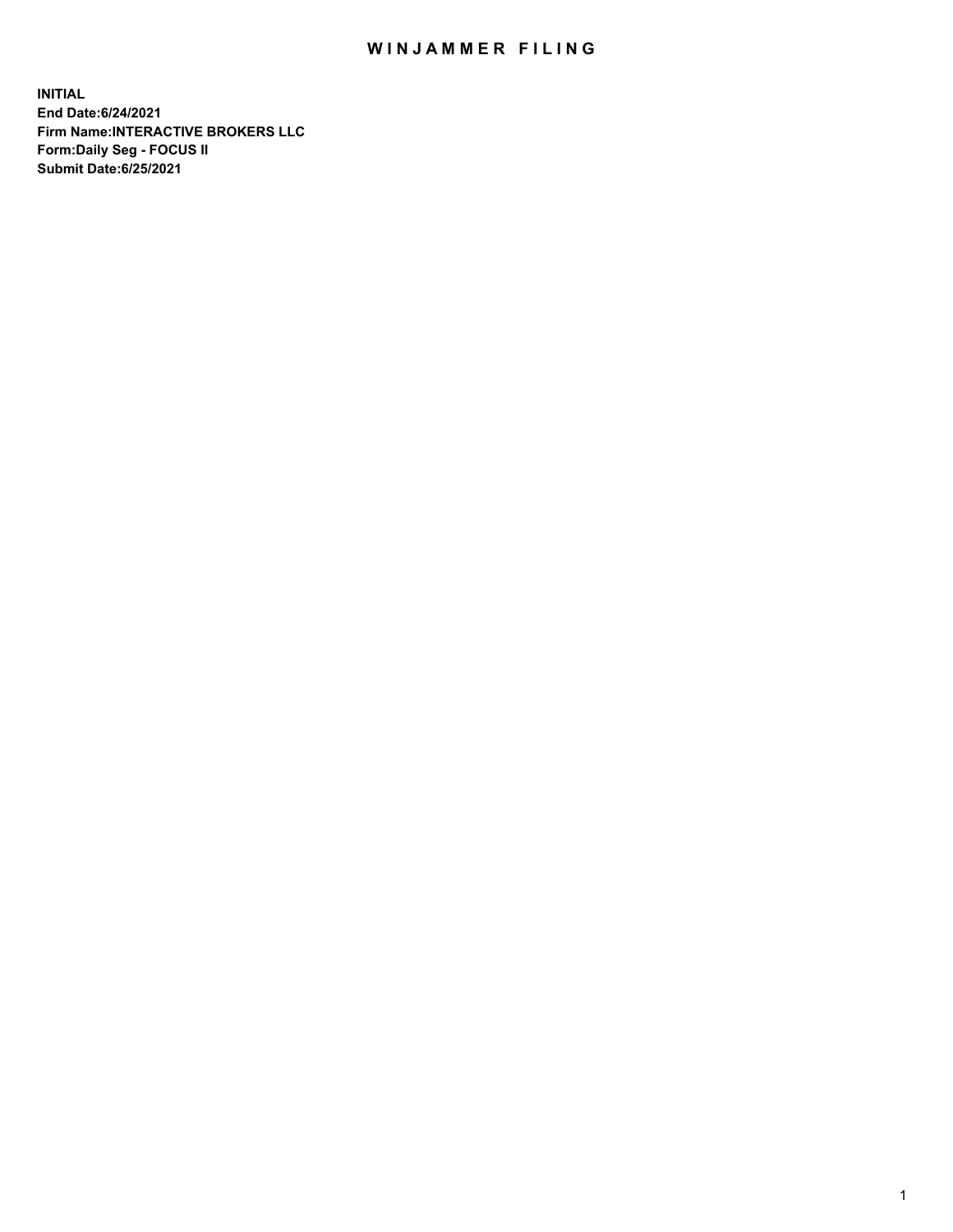**INITIAL End Date:6/24/2021 Firm Name:INTERACTIVE BROKERS LLC Form:Daily Seg - FOCUS II Submit Date:6/25/2021 Daily Segregation - Cover Page**

| Name of Company                                                                                                                                                                                                                                                                                                                | <b>INTERACTIVE BROKERS LLC</b>                                                   |  |
|--------------------------------------------------------------------------------------------------------------------------------------------------------------------------------------------------------------------------------------------------------------------------------------------------------------------------------|----------------------------------------------------------------------------------|--|
| <b>Contact Name</b>                                                                                                                                                                                                                                                                                                            | James Menicucci                                                                  |  |
| <b>Contact Phone Number</b>                                                                                                                                                                                                                                                                                                    | 203-618-8085                                                                     |  |
| <b>Contact Email Address</b>                                                                                                                                                                                                                                                                                                   | jmenicucci@interactivebrokers.c<br>om                                            |  |
| FCM's Customer Segregated Funds Residual Interest Target (choose one):<br>a. Minimum dollar amount: ; or<br>b. Minimum percentage of customer segregated funds required:% ; or<br>c. Dollar amount range between: and; or<br>d. Percentage range of customer segregated funds required between:% and%.                         | <u>0</u><br>$\overline{\mathbf{0}}$<br>155,000,000 245,000,000<br>0 <sub>0</sub> |  |
| FCM's Customer Secured Amount Funds Residual Interest Target (choose one):<br>a. Minimum dollar amount: ; or<br>b. Minimum percentage of customer secured funds required:% ; or<br>c. Dollar amount range between: and; or<br>d. Percentage range of customer secured funds required between:% and%.                           | <u>0</u><br>$\overline{\mathbf{0}}$<br>80,000,000 120,000,000<br>0 <sub>0</sub>  |  |
| FCM's Cleared Swaps Customer Collateral Residual Interest Target (choose one):<br>a. Minimum dollar amount: ; or<br>b. Minimum percentage of cleared swaps customer collateral required:% ; or<br>c. Dollar amount range between: and; or<br>d. Percentage range of cleared swaps customer collateral required between:% and%. | <u>0</u><br>$\underline{\mathbf{0}}$<br>0 <sub>0</sub><br>0 <sub>0</sub>         |  |

Attach supporting documents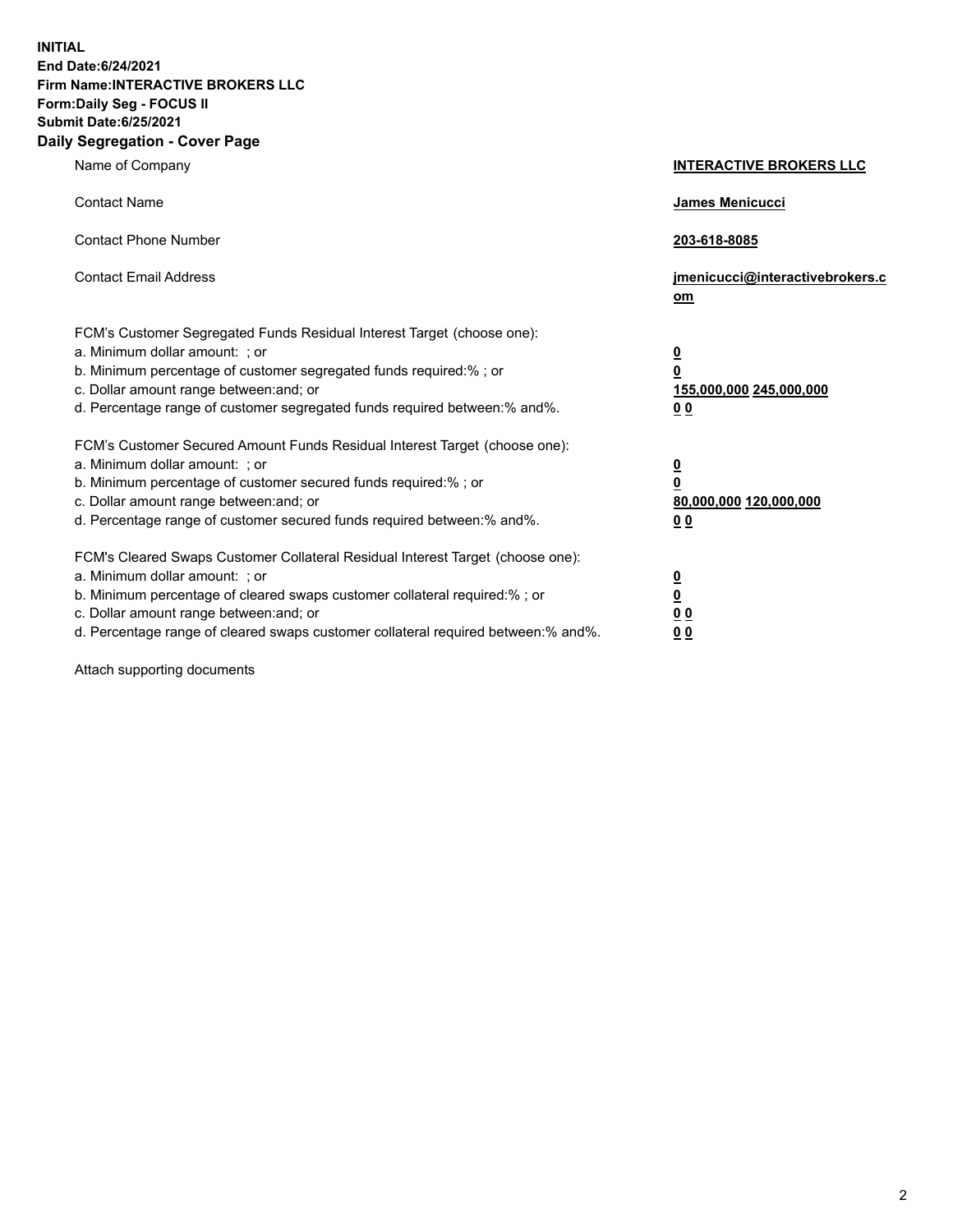**INITIAL End Date:6/24/2021 Firm Name:INTERACTIVE BROKERS LLC Form:Daily Seg - FOCUS II Submit Date:6/25/2021 Daily Segregation - Secured Amounts**

## Foreign Futures and Foreign Options Secured Amounts Amount required to be set aside pursuant to law, rule or regulation of a foreign government or a rule of a self-regulatory organization authorized thereunder **0** [7305] 1. Net ledger balance - Foreign Futures and Foreign Option Trading - All Customers A. Cash **516,390,449** [7315] B. Securities (at market) **0** [7317] 2. Net unrealized profit (loss) in open futures contracts traded on a foreign board of trade **149,642** [7325] 3. Exchange traded options a. Market value of open option contracts purchased on a foreign board of trade **105,784** [7335] b. Market value of open contracts granted (sold) on a foreign board of trade **-10,317** [7337] 4. Net equity (deficit) (add lines 1. 2. and 3.) **516,635,558** [7345] 5. Account liquidating to a deficit and account with a debit balances - gross amount **7,961** [7351] Less: amount offset by customer owned securities **0** [7352] **7,961** [7354] 6. Amount required to be set aside as the secured amount - Net Liquidating Equity Method (add lines 4 and 5) **516,643,519** [7355] 7. Greater of amount required to be set aside pursuant to foreign jurisdiction (above) or line 6. **516,643,519** [7360] FUNDS DEPOSITED IN SEPARATE REGULATION 30.7 ACCOUNTS 1. Cash in banks A. Banks located in the United States **59,538,693** [7500] B. Other banks qualified under Regulation 30.7 **0** [7520] **59,538,693** [7530] 2. Securities A. In safekeeping with banks located in the United States **299,985,000** [7540] B. In safekeeping with other banks qualified under Regulation 30.7 **0** [7560] **299,985,000** [7570] 3. Equities with registered futures commission merchants A. Cash **0** [7580] B. Securities **0** [7590] C. Unrealized gain (loss) on open futures contracts **0** [7600] D. Value of long option contracts **0** [7610] E. Value of short option contracts **0** [7615] **0** [7620] 4. Amounts held by clearing organizations of foreign boards of trade A. Cash **0** [7640] B. Securities **0** [7650] C. Amount due to (from) clearing organization - daily variation **0** [7660] D. Value of long option contracts **0** [7670] E. Value of short option contracts **0** [7675] **0** [7680] 5. Amounts held by members of foreign boards of trade A. Cash **278,353,942** [7700] B. Securities **0** [7710] C. Unrealized gain (loss) on open futures contracts **944,015** [7720] D. Value of long option contracts **105,784** [7730] E. Value of short option contracts **-10,317** [7735] **279,393,424** [7740] 6. Amounts with other depositories designated by a foreign board of trade **0** [7760] 7. Segregated funds on hand **0** [7765] 8. Total funds in separate section 30.7 accounts **638,917,117** [7770] 9. Excess (deficiency) Set Aside for Secured Amount (subtract line 7 Secured Statement Page 1 from Line 8) **122,273,598** [7380] 10. Management Target Amount for Excess funds in separate section 30.7 accounts **80,000,000** [7780] 11. Excess (deficiency) funds in separate 30.7 accounts over (under) Management Target **42,273,598** [7785]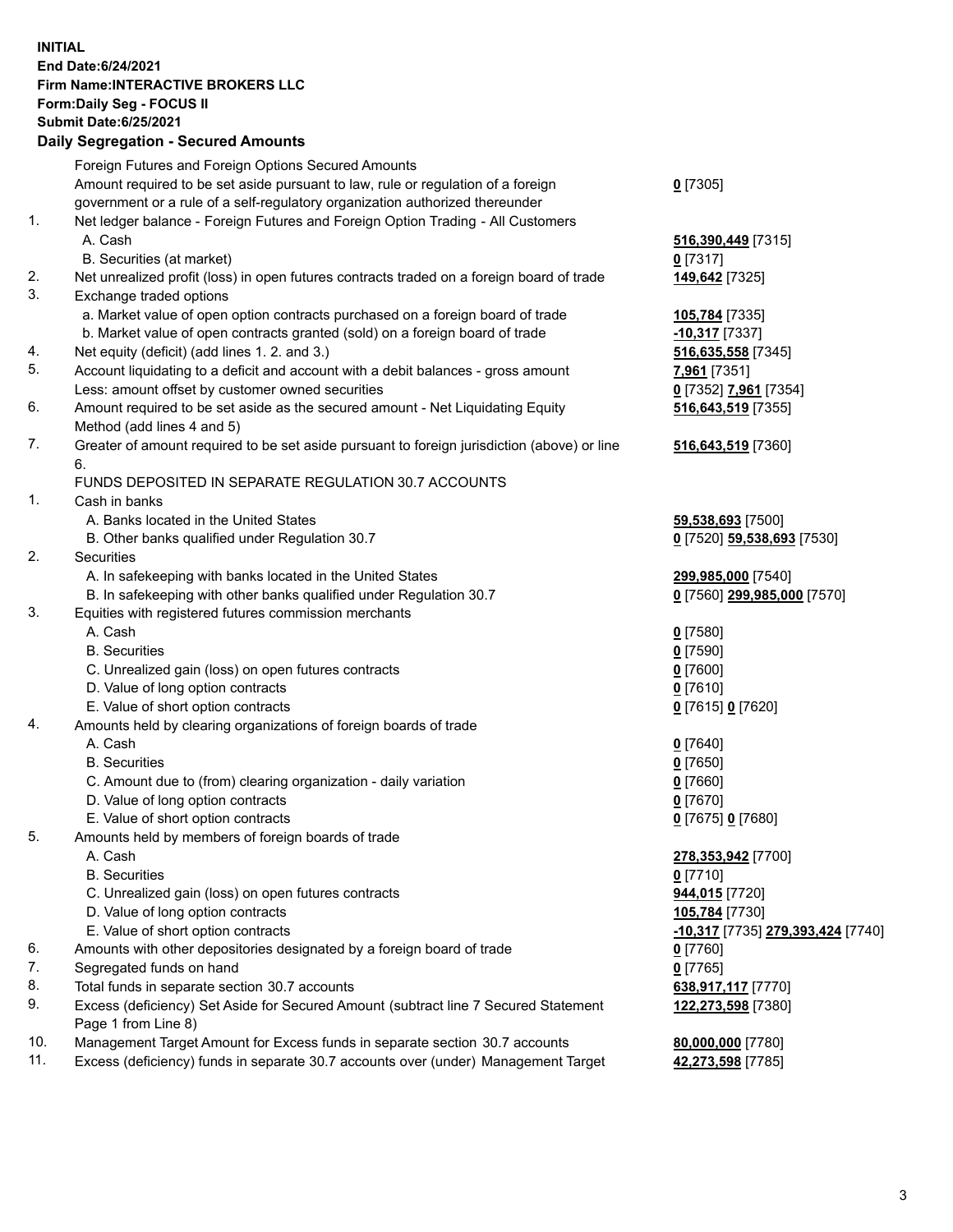**INITIAL End Date:6/24/2021 Firm Name:INTERACTIVE BROKERS LLC Form:Daily Seg - FOCUS II Submit Date:6/25/2021 Daily Segregation - Segregation Statement** SEGREGATION REQUIREMENTS(Section 4d(2) of the CEAct) 1. Net ledger balance A. Cash **6,676,586,608** [7010] B. Securities (at market) **0** [7020] 2. Net unrealized profit (loss) in open futures contracts traded on a contract market **80,498,436** [7030] 3. Exchange traded options A. Add market value of open option contracts purchased on a contract market **282,588,962** [7032] B. Deduct market value of open option contracts granted (sold) on a contract market **-235,574,728** [7033] 4. Net equity (deficit) (add lines 1, 2 and 3) **6,804,099,278** [7040] 5. Accounts liquidating to a deficit and accounts with debit balances - gross amount **1,248,969** [7045] Less: amount offset by customer securities **0** [7047] **1,248,969** [7050] 6. Amount required to be segregated (add lines 4 and 5) **6,805,348,247** [7060] FUNDS IN SEGREGATED ACCOUNTS 7. Deposited in segregated funds bank accounts A. Cash **1,344,282,262** [7070] B. Securities representing investments of customers' funds (at market) **3,332,377,175** [7080] C. Securities held for particular customers or option customers in lieu of cash (at market) **0** [7090] 8. Margins on deposit with derivatives clearing organizations of contract markets A. Cash **1,985,631,380** [7100] B. Securities representing investments of customers' funds (at market) **288,991,877** [7110] C. Securities held for particular customers or option customers in lieu of cash (at market) **0** [7120] 9. Net settlement from (to) derivatives clearing organizations of contract markets **11,387,505** [7130] 10. Exchange traded options A. Value of open long option contracts **282,062,818** [7132] B. Value of open short option contracts **-235,156,119** [7133] 11. Net equities with other FCMs A. Net liquidating equity **0** [7140] B. Securities representing investments of customers' funds (at market) **0** [7160] C. Securities held for particular customers or option customers in lieu of cash (at market) **0** [7170] 12. Segregated funds on hand **0** [7150] 13. Total amount in segregation (add lines 7 through 12) **7,009,576,898** [7180] 14. Excess (deficiency) funds in segregation (subtract line 6 from line 13) **204,228,651** [7190] 15. Management Target Amount for Excess funds in segregation **155,000,000** [7194]

16. Excess (deficiency) funds in segregation over (under) Management Target Amount Excess

**49,228,651** [7198]